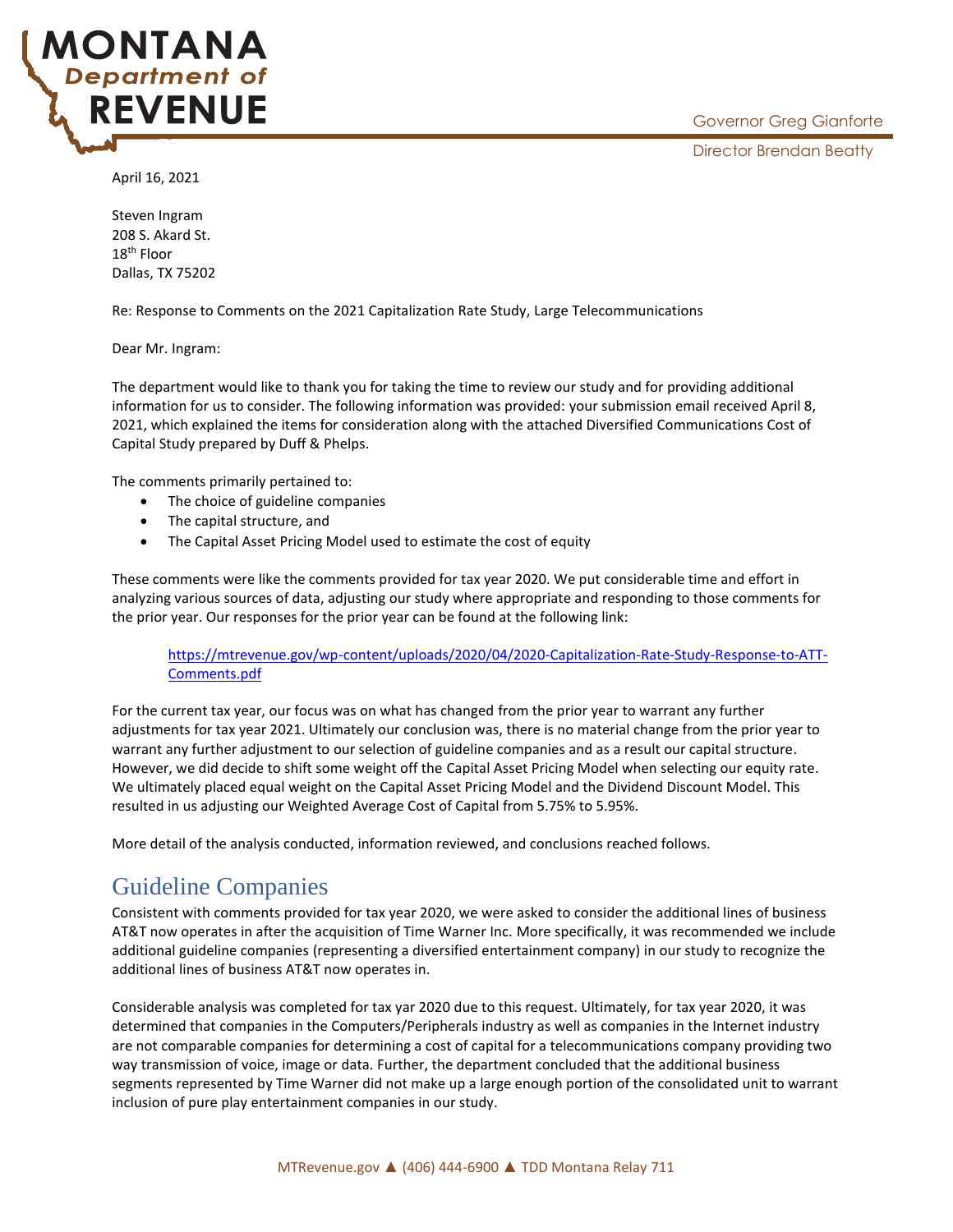Mr. Ingram April 16, 2021 p. 2

As a test to see if an adjustment was warranted for tax year 2021, we reviewed AT&T's 10-K, specifically the revenue and EBITDA breakouts by segment, to see what has changed since the prior year. The following exhibits were produced based on this review:

### **Exhibit 1**

#### **AT&T % Revenues by Segment**

From: AT&T Inc., Year End 2020, SEC 10-K

| Segment                         | 2020    | 2019    | 2018    |
|---------------------------------|---------|---------|---------|
| Communications                  | 80.8%   | 78.6%   | 84.2%   |
| WarnerMedia                     | 17.7%   | 19.5%   | 12.1%   |
| Latin America                   | 3.3%    | 3.8%    | 4.5%    |
| Corporate and other             | 1.1%    | 1.0%    | 1.3%    |
| Eliminations and consolidations | $-3.0%$ | $-2.9%$ | $-2.0%$ |
| Total                           | 100.0%  | 100.0%  | 100.0%  |

### **Exhibit 2**

### **AT&T % EBITDA by Segment**

From: AT&T Inc., Year End 2020, SEC 10-K

| Segment        | 2020    | 2019    | 2018    |
|----------------|---------|---------|---------|
| Communications | 80.3%   | 76.3%   | 83.6%   |
| WarnerMedia    | 21.6%   | 25.2%   | 18.3%   |
| Latin America  | $-1.9%$ | $-1.5%$ | $-1.8%$ |
| Total          | 100.0%  | 100.0%  | 100.0%  |

Based on this review, we concluded there is no material change from the prior year and thus no adjustment to guideline companies is warranted for the current tax year.

## Capital Structure

It was also requested our capital structure be adjusted from 60% equity and 40% debt to 75% equity and 25% debt. The primary support for this request, seems to be the Diversified Communications Cost of Capital Study prepared by Duff & Phelps. The difference in capital structure between the department's study and the Duff & Phelps study is primarily a result of the differences in guideline companies.

Consistent with our decision not to adjust our guideline companies we determined no adjustments was warranted to our capital structure as our capital structure is based on the capital structures utilized by the guideline companies.

## Equity Rate Selection

It was requested less weight be placed on the Capital Asset Pricing Model when selecting the Cost of Equity.

Although the department would like more guideline company information to be available for the Dividend Discount Model (only 3 of the 5 guideline companies have the required information for the model) we ultimately did move weight from the Capital Asset Pricing Model to the Dividend Discount Model, resulting in equal weight